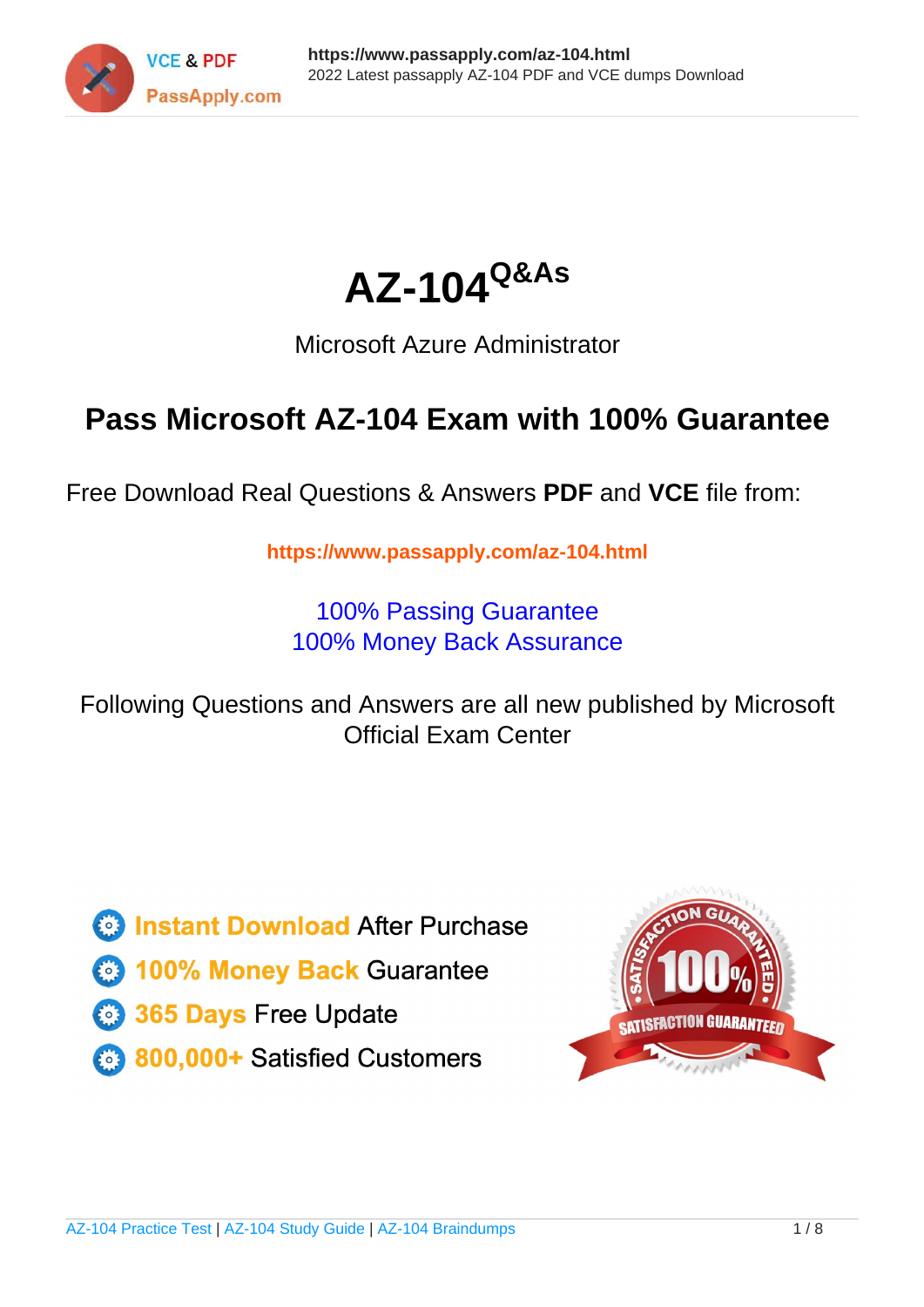

**Answer Area** 

#### **QUESTION 1**

#### DRAG DROP

You are configuring serverless computing in Azure.

You need to receive an email message whenever a resource is created in or deleted from a resource group.

Which three actions should you perform in sequence? To answer, move the appropriate actions from the list of actions to the answer area and arrange them in the correct order.

Select and Place:

## **Actions**



Create an event subscription

References: https://docs.microsoft.com/en-us/azure/event-grid/monitor-virtual-machine-changes-event-grid-logic-app

Action 1: Create an Azure Logic App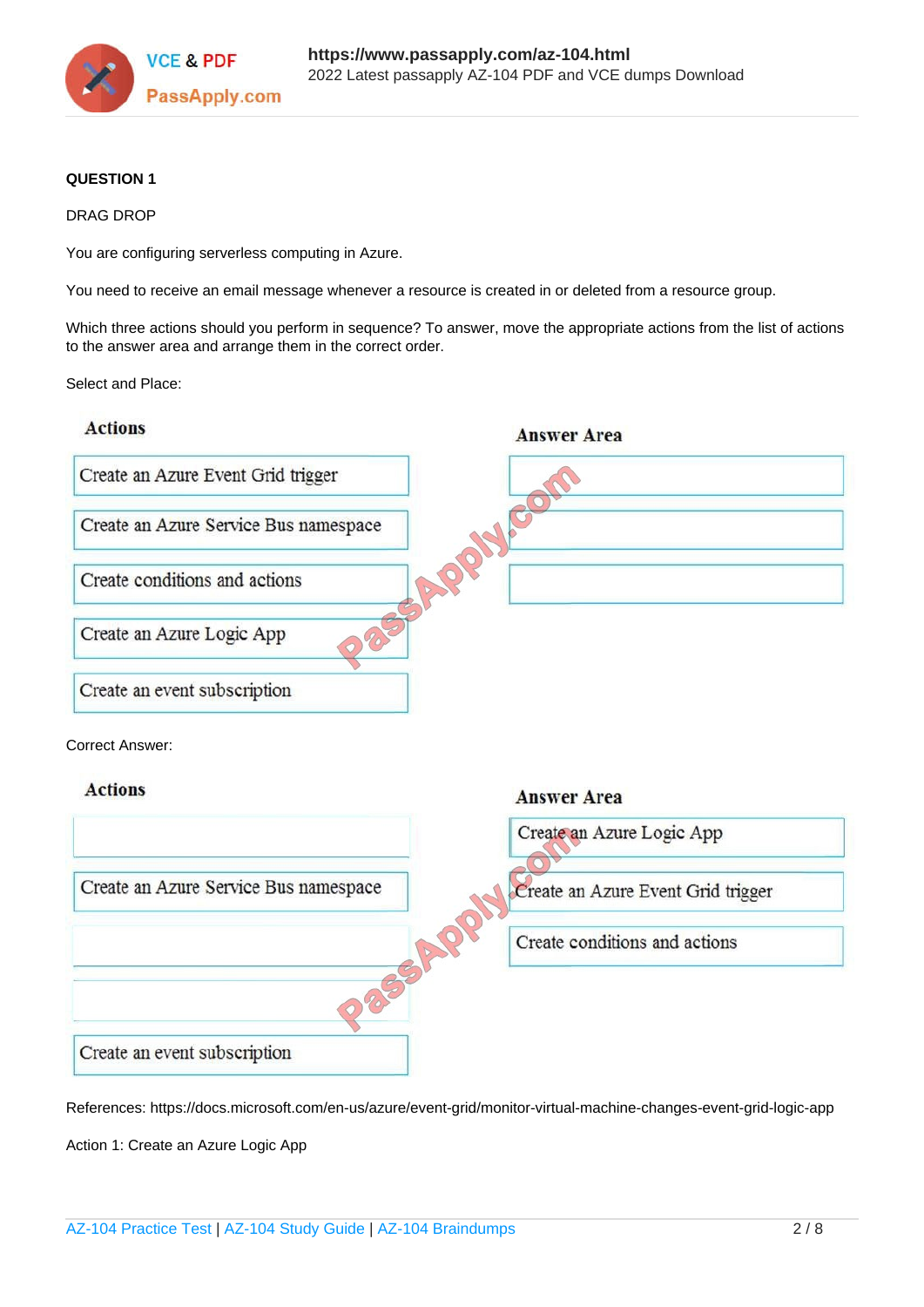

### **VCE & PDF** PassApply.com

### **https://www.passapply.com/az-104.html** 2022 Latest passapply AZ-104 PDF and VCE dumps Download



Action 2: Create an Azure Event Grid Trigger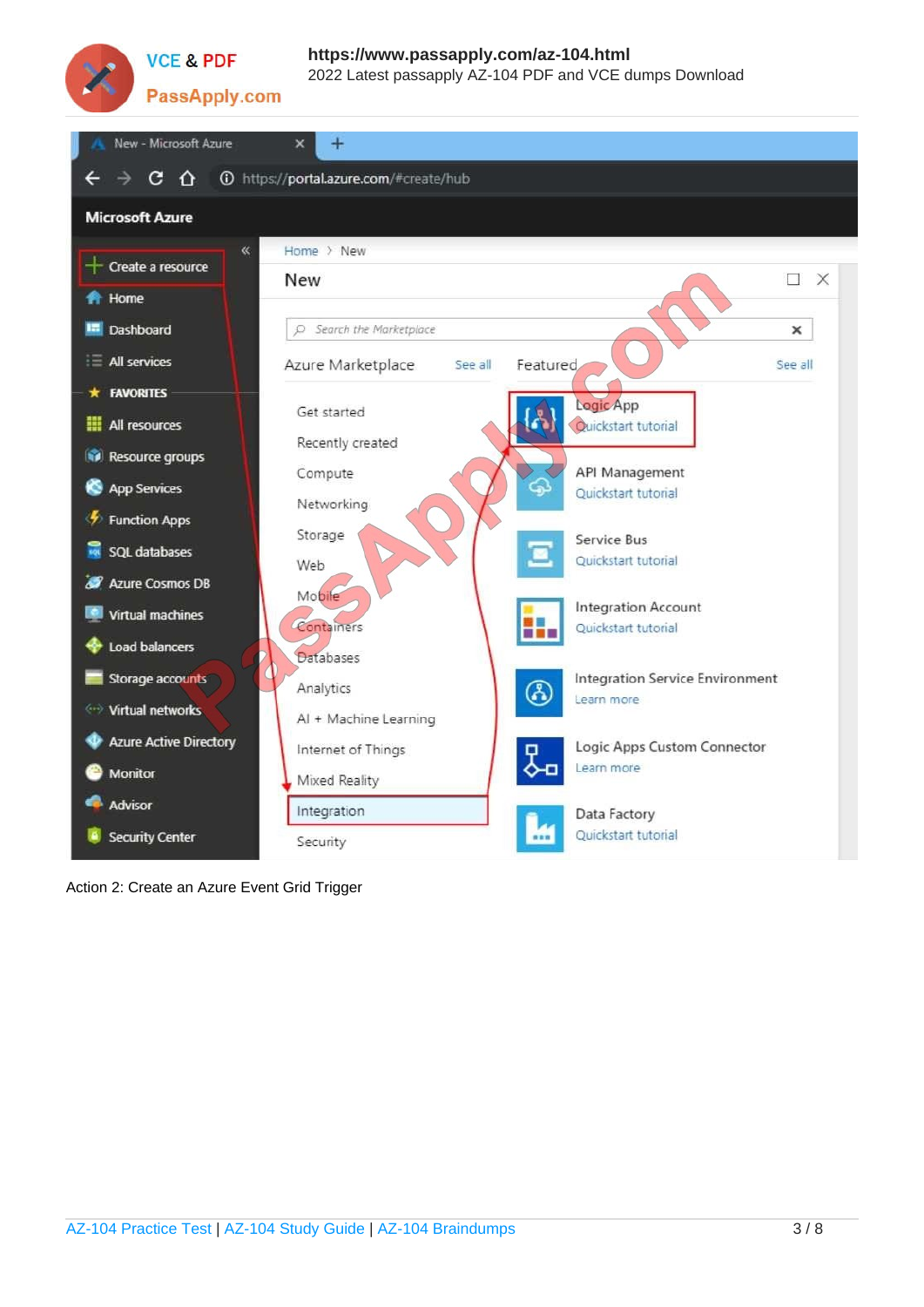



Action 3: Create conditions and actions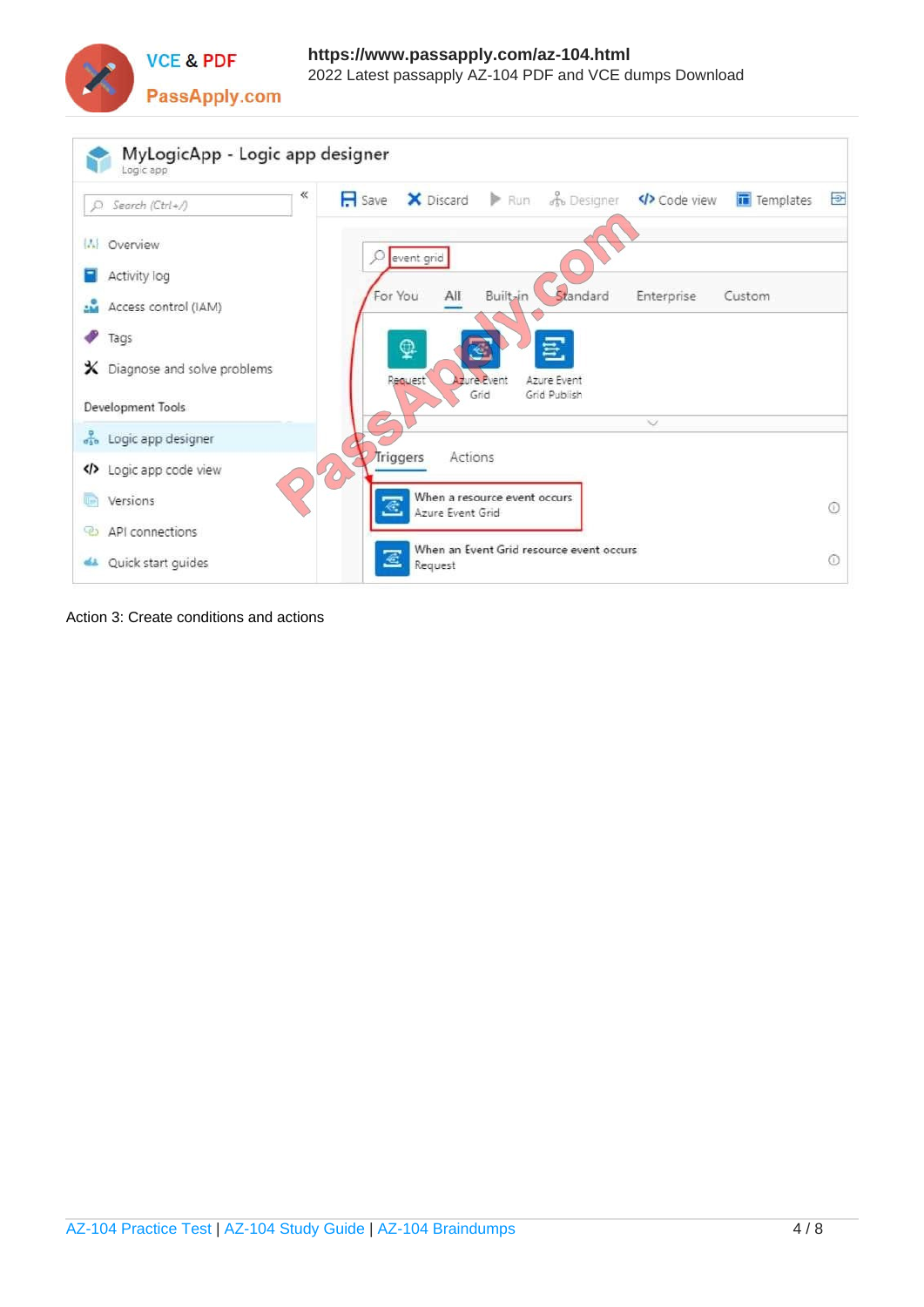

| When a resource event occurs                                                                      | $-111$     |
|---------------------------------------------------------------------------------------------------|------------|
|                                                                                                   |            |
| T<br>Choose an action                                                                             | ×          |
| condition<br>ρ                                                                                    |            |
|                                                                                                   |            |
| Built-in<br>Standard<br>For You<br>Enterprise<br>Custom<br>All                                    |            |
| 囻<br>IO                                                                                           |            |
|                                                                                                   |            |
| Control<br>MSN<br>airSlate<br>SharePoint<br>Tago<br>Acumatica<br>Weather                          |            |
|                                                                                                   |            |
|                                                                                                   |            |
| Actions<br>Triggers                                                                               |            |
|                                                                                                   |            |
| I want to retrieve list of Cases that satisfy specified conditions (preview)<br>Acumatica         | $^{\circ}$ |
|                                                                                                   |            |
| I want to retrieve list of Customers that satisfy specified conditions (preview)<br>Acumatica     | $\odot$    |
|                                                                                                   |            |
| I want to retrieve list of Opportunities that satisfy specified conditions (preview)<br>Acumatica | $\odot$    |

References: https://docs.microsoft.com/en-us/azure/event-grid/monitor-virtual-machine-changes-event-grid-logic-app

#### **QUESTION 2**

After you answer a question in this section, you will NOT be able to return to it. As a result, these questions will not appear in the review screen.

You need to ensure that an Azure Active Directory (Azure AD) user named Admin1 is assigned the required role to enable Traffic Analytics for an Azure subscription.

Solution: You assign the Network Contributor role at the subscription level to Admin1.

Does this meet the goal?

A. Yes

B. No

Correct Answer: A

Your account must meet one of the following to enable traffic analytics:

Your account must have any one of the following Azure roles at the subscription scope: owner, contributor, reader, or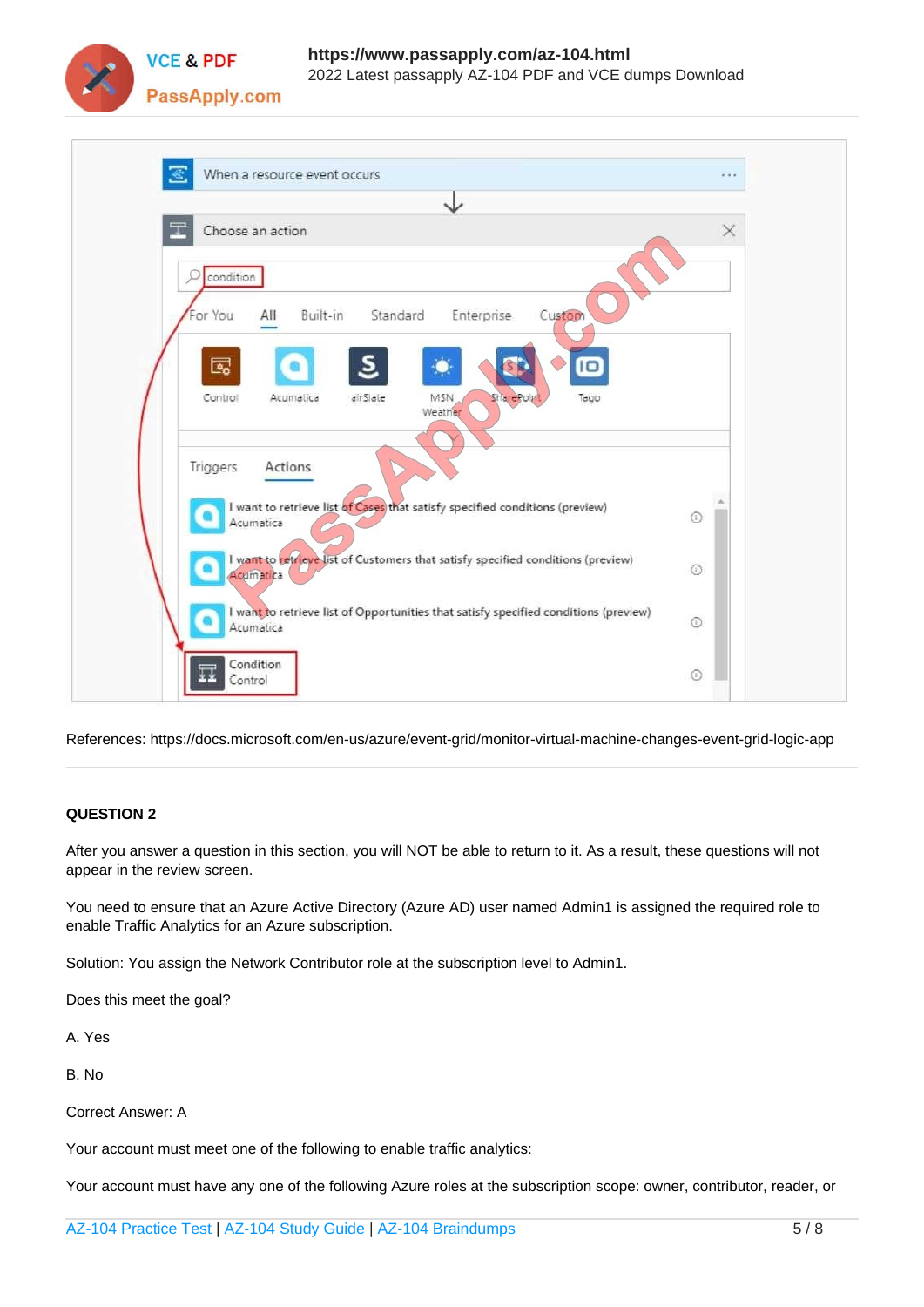

network contributor.

#### Reference:

https://docs.microsoft.com/en-us/azure/network-watcher/traffic-analytics-faq

#### **QUESTION 3**

You have an on-premises server that contains a folder named D:\Folder1.

You need to copy the contents of D:\Folder1 to the public container in an Azure Storage account named contosodata.

Which command should you run?

A. https://contosodata.blob.core.windows.net/public

B. azcopy sync D:\folder1 https://contosodata.blob.core.windows.net/public--snapshot

C. azcopy copy D:\folder1 https://contosodata.blob.core.windows.net/public--recursive

D. az storage blob copy start-batch D:\Folder1 https://contosodata.blob.core.windows.net/public

Correct Answer: C

The azcopy copy command copies a directory (and all of the files in that directory) to a blob container. The result is a directory in the container by the same name. Incorrect Answers:

B: The azcopy sync command replicates the source location to the destination location. However, the file is skipped if the last modified time in the destination is more recent.

D: The az storage blob copy start-batch command copies multiple blobs to a blob container.

Reference: https://docs.microsoft.com/en-us/azure/storage/common/storage-use-azcopy-blobs https://docs.microsoft.com/en-us/azure/storage/common/storage-ref-azcopy-copy

#### **QUESTION 4**

You have an Azure subscription that contains a user account named User1. You need to ensure that User1 can assign a policy to the tenant root management group. What should you do?

A. Assign the Global administrator role to User1, and then instruct User1 to configure access management for Azure resources.

B. Assign the Global administrator role to User1, and then modify the default conditional access policies.

C. Assign the Owner role to User1. and then modify the default conditional access policies.

D. Assign the Owner role to User1. and then instruct User1 to configure access management for Azure resources.

Correct Answer: B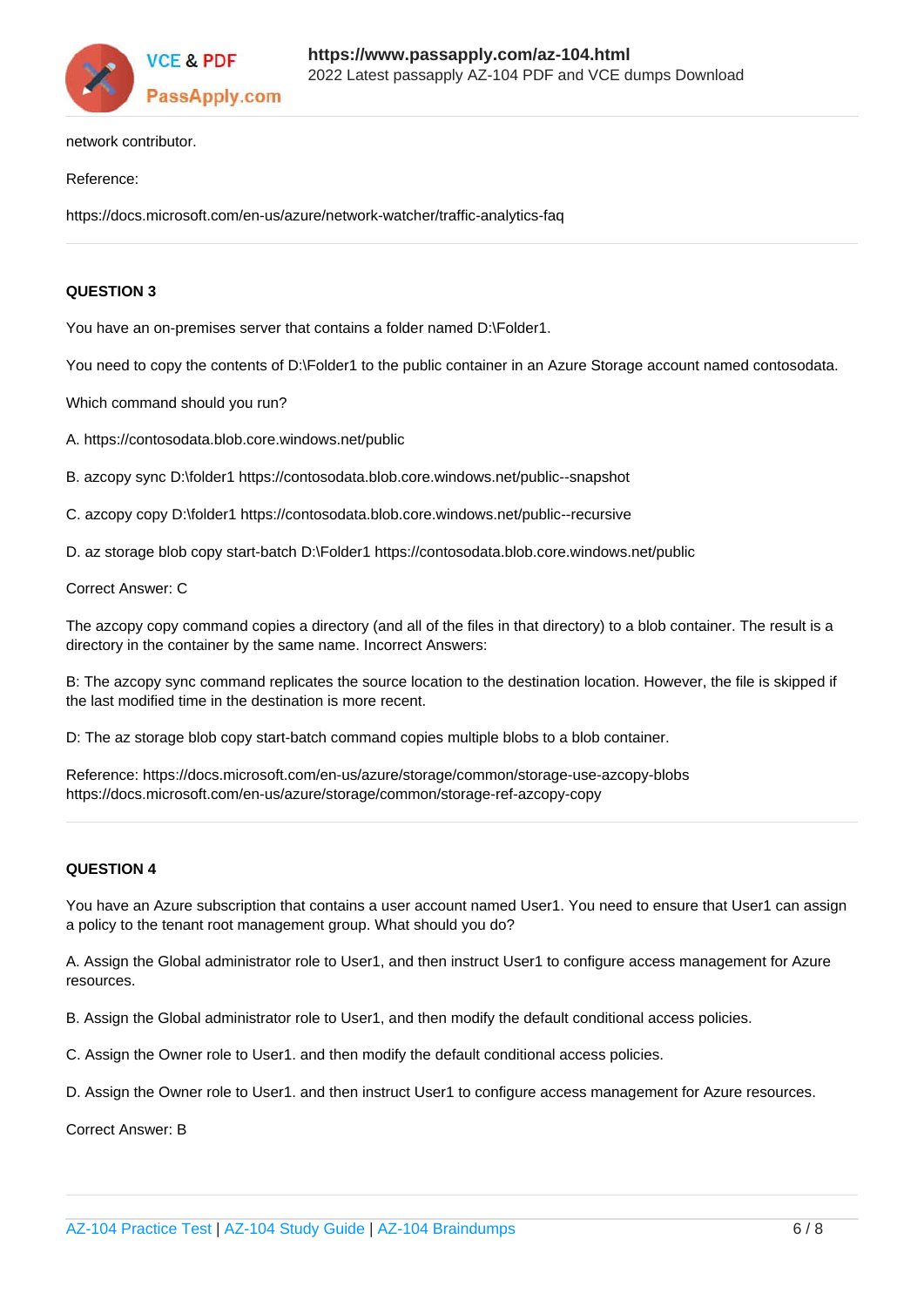

#### **QUESTION 5**

You have an Azure Active Directory (Azure AD) tenant named contoso.onmicrosoft.com that contains 100 user accounts.

You purchase 10 Azure AD Premium P2 licenses for the tenant.

You need to ensure that 10 users can use all the Azure AD Premium features.

What should you do?

A. From the Groups blade of each user, invite the users to a group.

B. From the Licenses blade of Azure AD, assign a license.

C. From the Directory role blade of each user, modify the directory role.

D. From the Azure AD domain, add an enterprise application.

Correct Answer: B

Many Azure Active Directory (Azure AD) services require you to license each of your users or groups (and associated members) for that service. Only users with active licenses will be able to access and use the licensed Azure AD services

for which that\\'s true. Licenses are applied per tenant and do not transfer to other tenants.

Not all Microsoft services are available in all locations. Before a license can be assigned to a group, you must specify the Usage location for all members. You can set this value in the Azure Active Directory > Users > Profile > Settings area in

Azure AD. Any user whose usage location is not specified inherits the location of the Azure AD organization.

You can add the licensing rights to users or to an entire group. Check the reference link for the steps.

References:

https://docs.microsoft.com/en-us/azure/active-directory/fundamentals/license-users-groups

[AZ-104 Practice Test](https://www.passapply.com/az-104.html) **[AZ-104 Study Guide](https://www.passapply.com/az-104.html)** [AZ-104 Braindumps](https://www.passapply.com/az-104.html)